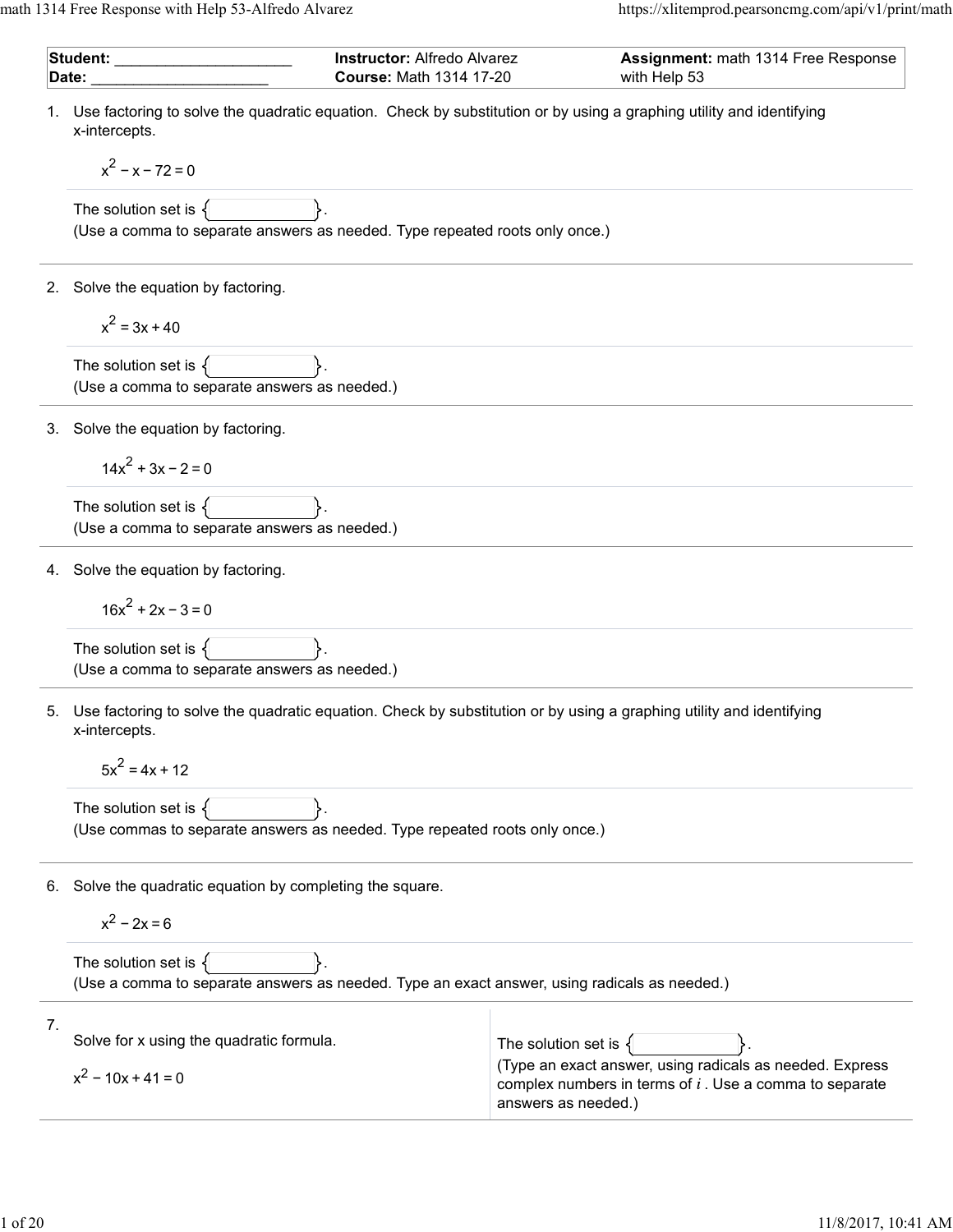8. Solve the following equation.

2x<sup>2</sup>-32x + 128 = 0  
\nThe solution set is {   
\n(Use a comma to separate answers as needed.)  
\n9. Solve the given radical equation. Check all proposed solutions.  
\n
$$
\sqrt{5x + 41} = x + 7
$$
  
\nSelect the correct choice below and, if necessary, fill in the answer box to complete your choice.  
\n**A.** The solution set is {   
\n(Use a comma to separate answers as needed.)  
\n**B.** There is no solution.  
\n10. The domain of the piecewise function is  $(-\infty, \infty)$ .  
\na. Chapter the function.  
\nb. Use your graph to determine the functions range.  
\na. Choose the correct graph below.  
\n**A. B. C. D.**  
\n11. Find the difference quotient of f; that is, find  $\frac{f(x + h) - f(x)}{h}$ ,  $h \ne 0$ , for the following function. Be sure to simplify.  
\n $f(x) = x^2 - 7x + 2$   
\n $\frac{f(x + h) - f(x)}{h} =$   
\n12. Find the domain of the function.  
\n $f(x) = x^2 - 7x + 2$   
\n $\frac{f(x + h) - f(x)}{h} =$   
\n $\frac{f(x) - f(x)}{h}$  (Simplify your answer.)  
\n $f(x) = \sqrt{18 - 3x}$   
\n $\frac{f(x) - f(x)}{h} = f(x)$  (Simplify your answer.)  
\n $f(x) = \sqrt{18 - 3x}$   
\n $\frac{f(x) - f(x)}{h} = f(x)$  (Simplify your answer.)  
\n $f(x) = \sqrt{18 - 3x}$   
\n $\frac{f(x) - f(x)}{h} = \frac{f(x) - f(x)}{h}$  (Simplify your answer.)  
\n $\frac{f(x) - f(x)}{h} = \frac{f(x) - f(x)}{h}$  (Simplify your answer.)  
\n $\frac{f(x) - f(x)}{h} = \frac{f(x) - f(x)}{h}$  (Simplify your answer.)  
\n $\frac{f(x) - f(x)}{h} = \frac{f(x) - f(x)}{h}$  (Simplify your answer.)  
\n $\frac{f(x) - f(x)}{h} = \frac{f(x) - f(x)}{h}$  (Simplify your answer.)  
\n $\frac{f(x) - f(x)}{$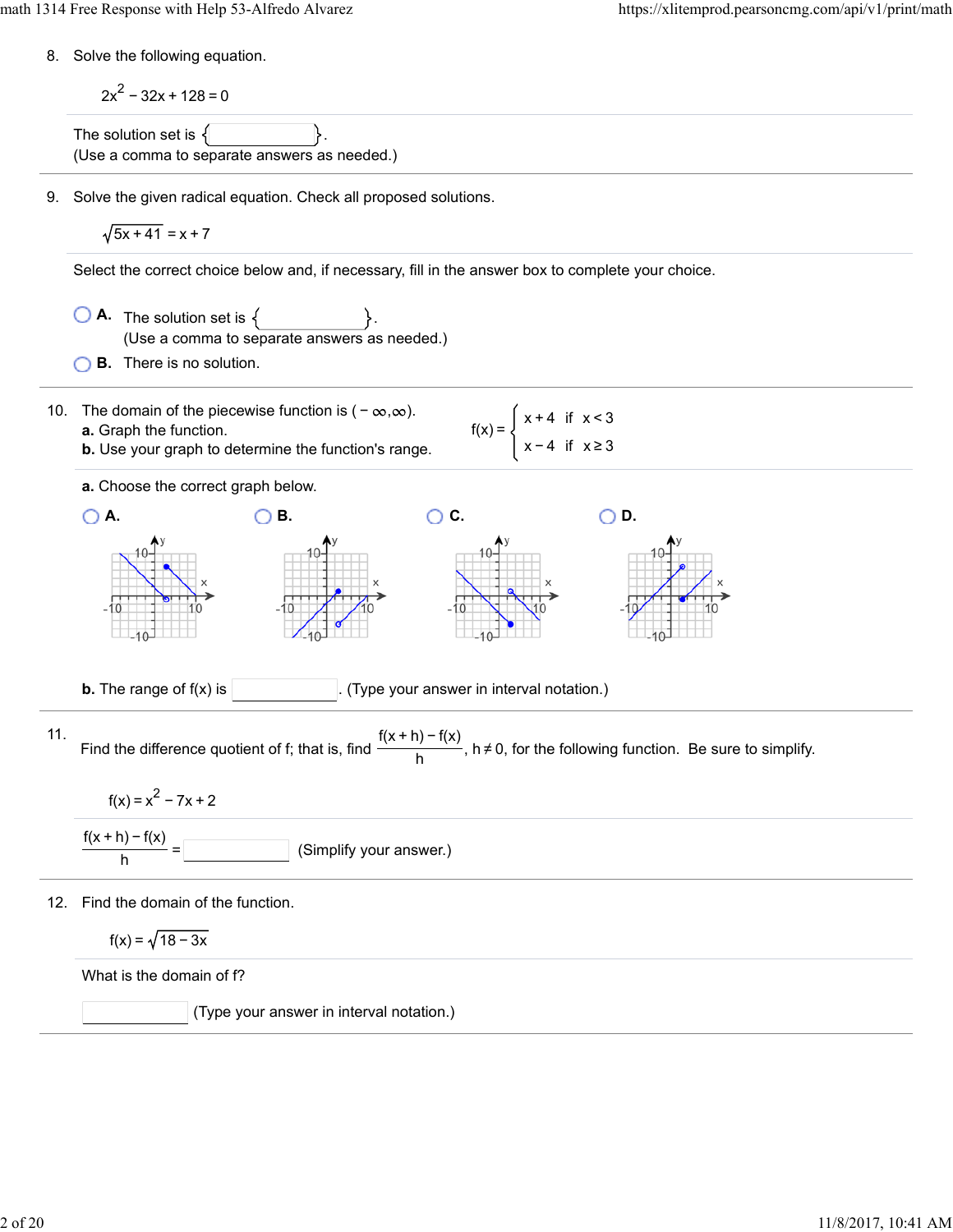$$
13. \qquad \qquad \text{First find } f
$$

First find 
$$
f + g
$$
,  $f - g$ ,  $fg$  and  $\frac{f}{g}$ . Then determine the domain for each function.

$$
f(x) = 4x^2 + 20x + 24, g(x) = x + 3
$$

$$
(f+g)(x) = \boxed{\qquad \qquad} \text{(Simplify your answer.)}
$$

What is the domain of  $f+g$ ?

$$
\begin{bmatrix}\n0 & \left(-\frac{9}{7}, \infty\right) \\
0 & [0, \infty)\n\end{bmatrix}
$$
\n
$$
\begin{bmatrix}\n-\infty, -\frac{9}{7} \\
0 & (-\infty, \infty)\n\end{bmatrix}
$$
\n
$$
\begin{bmatrix}\n-\infty, \infty\n\end{bmatrix}
$$
\n(Simplify your a

 $(f - g)(x) =$  (Simplify your answer.)

What is the domain of  $f-g$ ?

O 
$$
(-\infty, \infty)
$$
  
O  $\left(-\frac{9}{7}, \infty\right)$   
O  $\left(-\infty, -\frac{6}{5}\right) \cup \left(-\frac{6}{5}, \infty\right)$   
O  $[0, \infty)$ 

$$
(\text{fg})(x) = \boxed{\phantom{aaaaaaa}}
$$

What is the domain of fg?

O 
$$
(-\infty, -3) \cup (-3, \infty)
$$
  
\nO  $\left(-\infty, -\frac{21}{19}\right) \cup \left(-\frac{21}{19}, \infty\right)$   
\nO  $\left(-\frac{21}{19}, \infty\right)$   
\nO  $(-\infty, \infty)$   
\n $\left(\frac{f}{g}\right)(x) =$  [Simplify your answer.)  
\nWhat is the domain of  $\frac{f}{g}$ ?  
\nO  $(-3, \infty)$   
\nO  $(-\infty, -3) \cup (-3, \infty)$   
\nO  $(-\infty, \infty)$   
\nO  $[0, \infty)$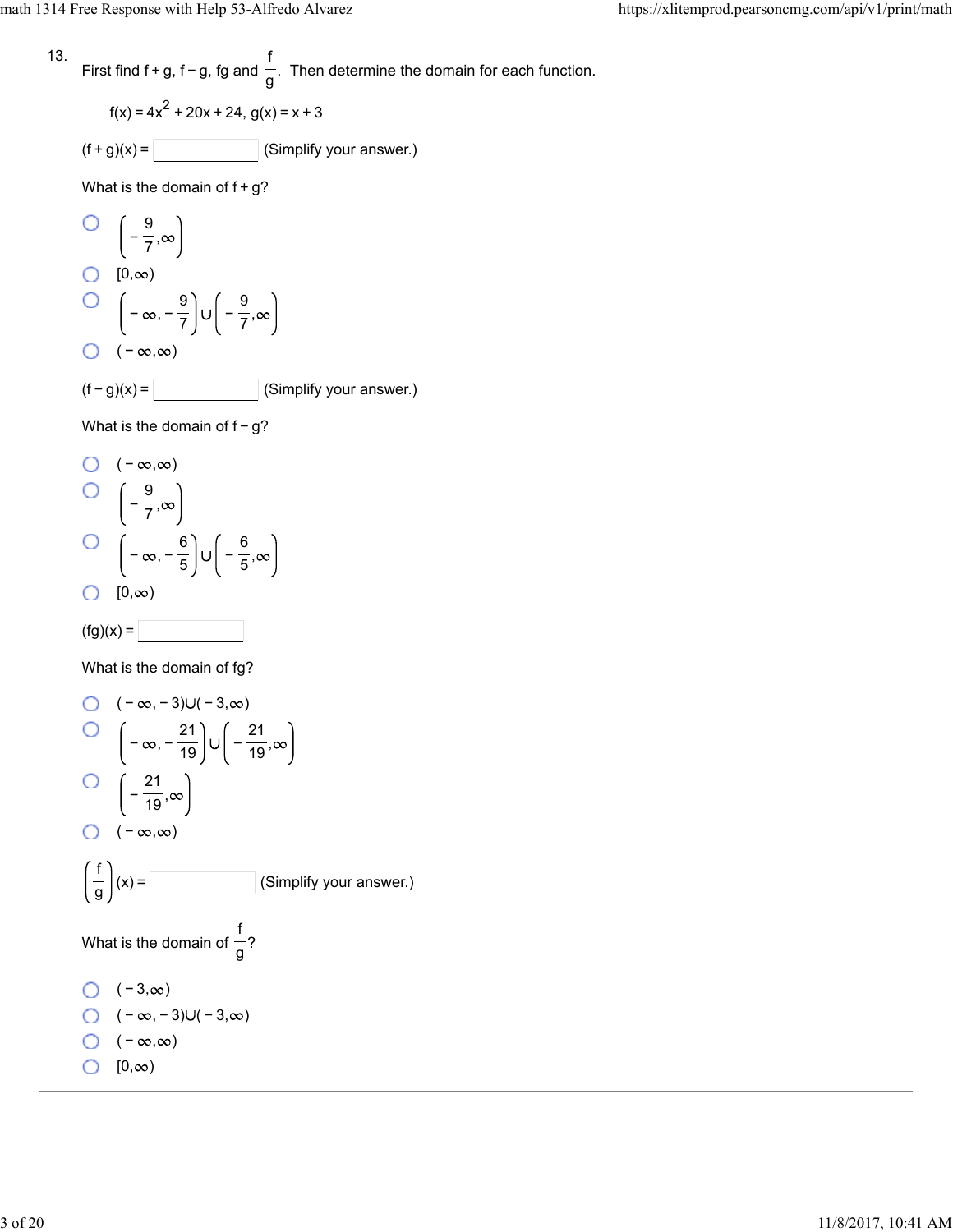|  | 14. For $f(x) = 3 - x$ and $g(x) = 3x^2 + x + 5$ , find the following functions. |  |  |  |
|--|----------------------------------------------------------------------------------|--|--|--|
|--|----------------------------------------------------------------------------------|--|--|--|

|     | <b>a.</b> $(f \circ g)(x) =$<br>(Simplify your answer.)                                                                                                                                           |                   |
|-----|---------------------------------------------------------------------------------------------------------------------------------------------------------------------------------------------------|-------------------|
|     | <b>b.</b> $(g \circ f)(x) =$<br>(Simplify your answer.)                                                                                                                                           |                   |
|     | c. $(f \circ g)(2) =$                                                                                                                                                                             |                   |
|     | <b>d.</b> $(g \circ f)(2) =$                                                                                                                                                                      |                   |
|     | 15. Find the distance between the pair of points.                                                                                                                                                 |                   |
|     | $(3,8)$ and $(8,20)$                                                                                                                                                                              |                   |
|     | The distance between the points is<br>units.<br>(Round to two decimal places as needed.)                                                                                                          |                   |
| 16. | Find the midpoint of the line segment with the given endpoints.                                                                                                                                   |                   |
|     | $(10,8)$ and $(2,6)$                                                                                                                                                                              |                   |
|     | The midpoint of the segment is<br>(Type an ordered pair.)                                                                                                                                         |                   |
| 17. | Complete the square and write the equation of the circle in<br>standard form. Then determine the center and radius of the<br>circle to graph the equation.<br>$x^{2} + y^{2} + 10x + 6y + 33 = 0$ |                   |
|     | The equation in standard form is<br>(Simplify your answer.)                                                                                                                                       | $-6$<br>$-10 - 8$ |
|     | Use the graphing tool to graph the circle.                                                                                                                                                        | 6                 |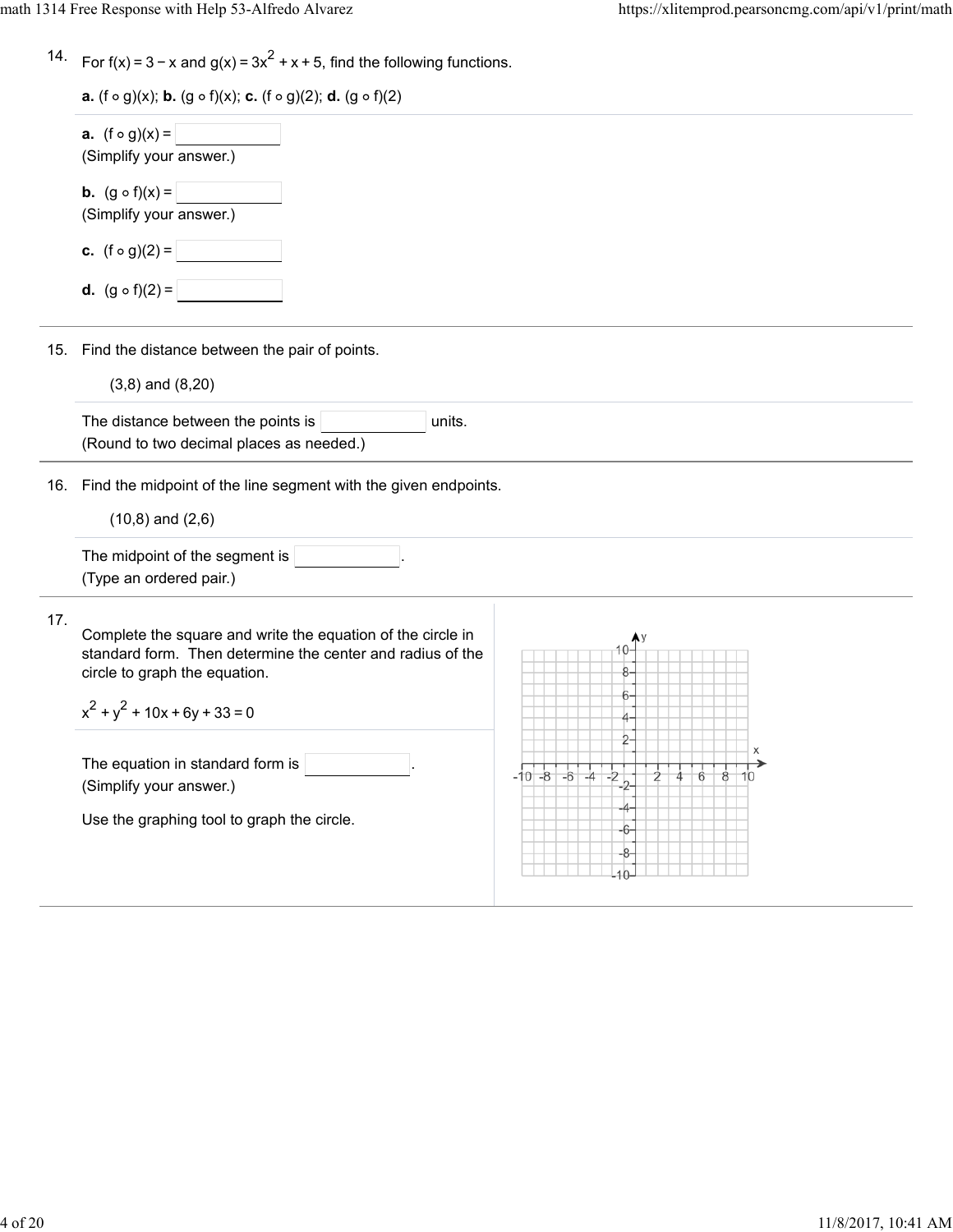## 18.

The graph of a quadratic function is given. Select the function's equation from the choices given.



Choose the correct equation below.

\n- **O A.** 
$$
f(x) = (x - 3)^2 + 2
$$
\n- **O B.**  $f(x) = (x + 3)^2 + 2$
\n- **O C.**  $f(x) = (x + 3)^2 - 2$
\n- **O D.**  $f(x) = (x - 3)^2 - 2$
\n

19.

Use the vertex and intercepts to sketch the graph of the quadratic function. Give the equation for the parabola's axis of symmetry. Use the parabola to identify the function's domain and range.

 $f(x) = 2(x + 1)^{2} - 1$ 

Use the graphing tool to graph the equation. Use the vertex and the y-intercept when drawing the graph.

The axis of symmetry is  $|$ (Type an equation. Simplify your answer) The domain of  $f$  is  $\vert$ (Type your answer in interval notation.) The range of f is (Type your answer in interval notation.)

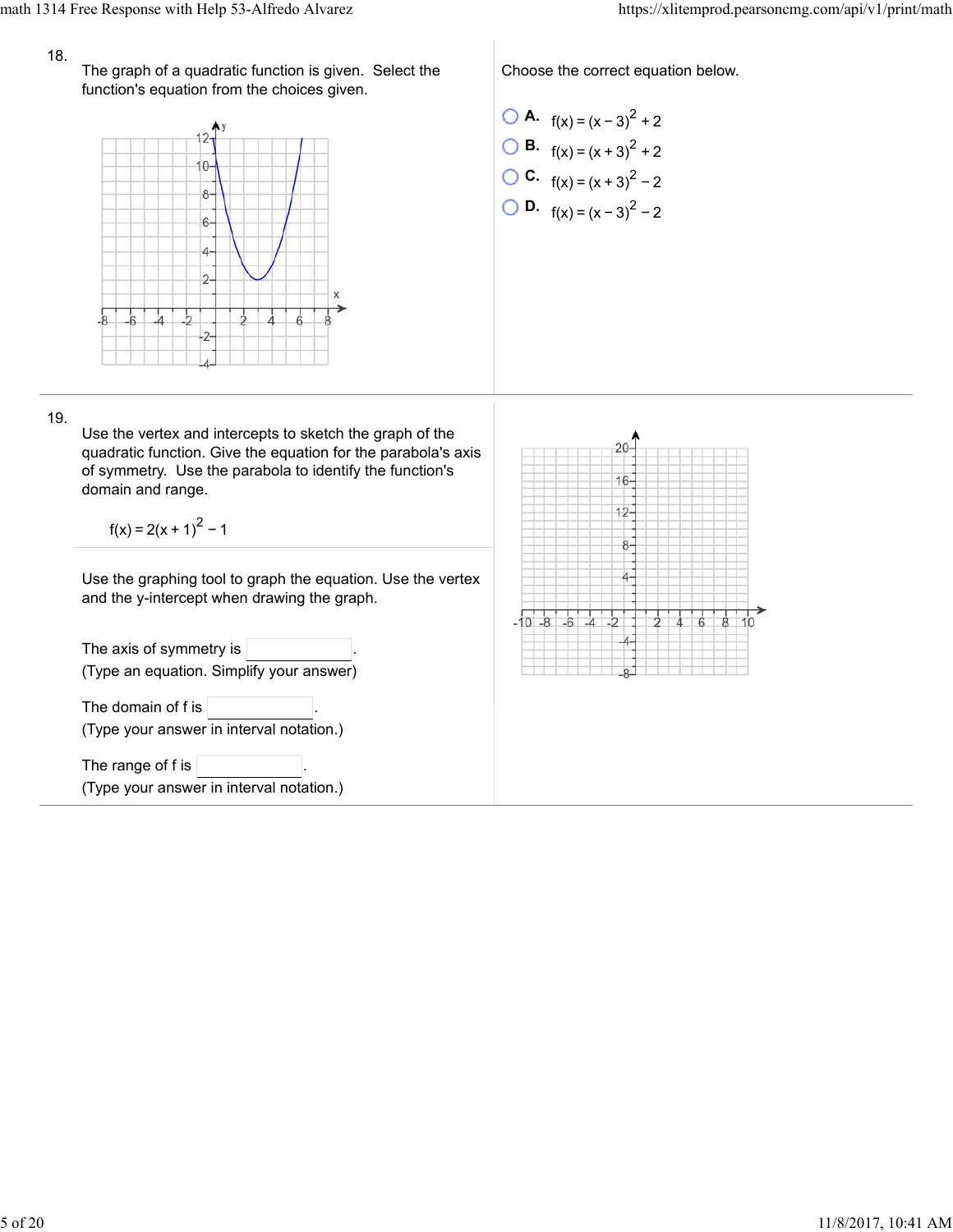| 20. | Use the vertex and intercepts to sketch the graph of the<br>quadratic function. Give the equation of the parabola's axis<br>of symmetry. Use the graph to determine the function's<br>domain and range.<br>$f(x) = x2 + 4x + 3$       | 6                                               |
|-----|---------------------------------------------------------------------------------------------------------------------------------------------------------------------------------------------------------------------------------------|-------------------------------------------------|
|     | Use the graphing tool to graph the equation. Use the vertex<br>and one of the intercepts when drawing the graph.                                                                                                                      | х<br>$-6$<br>$-10 - 8$                          |
|     | The axis of symmetry is<br>(Type an equation.)                                                                                                                                                                                        | 6                                               |
|     | The domain of f is<br>(Type your answer in interval notation.)                                                                                                                                                                        |                                                 |
|     | The range of f is $ $<br>(Type your answer in interval notation.)                                                                                                                                                                     |                                                 |
| 21. | Use the vertex and intercepts to sketch the graph of the<br>quadratic function. Give the equation of the parabola's axis<br>of symmetry. Use the graph to determine the domain and<br>range of the function.<br>$f(x) = 2x - x^2 + 8$ |                                                 |
|     | Use the graphing tool to graph the equation. Use the vertex<br>and one of the intercepts to draw the graph.<br>The axis of symmetry is<br>(Type an equation.)                                                                         | х<br>$-10 - 8$<br>$-6$<br>$-4$<br>$^{2-}$<br>6  |
|     | The domain of the function is<br>(Type your answer in interval notation.)                                                                                                                                                             |                                                 |
|     | The range of the function is<br>(Type your answer in interval notation.)                                                                                                                                                              |                                                 |
| 22. | Solve the equation $x^3 - 5x^2 + 2x + 8 = 0$ given that $-1$ is a zero of $f(x) = x^3 - 5x^2 + 2x + 8$ .                                                                                                                              |                                                 |
|     | The solution set is $\{$                                                                                                                                                                                                              | }. (Use a comma to separate answers as needed.) |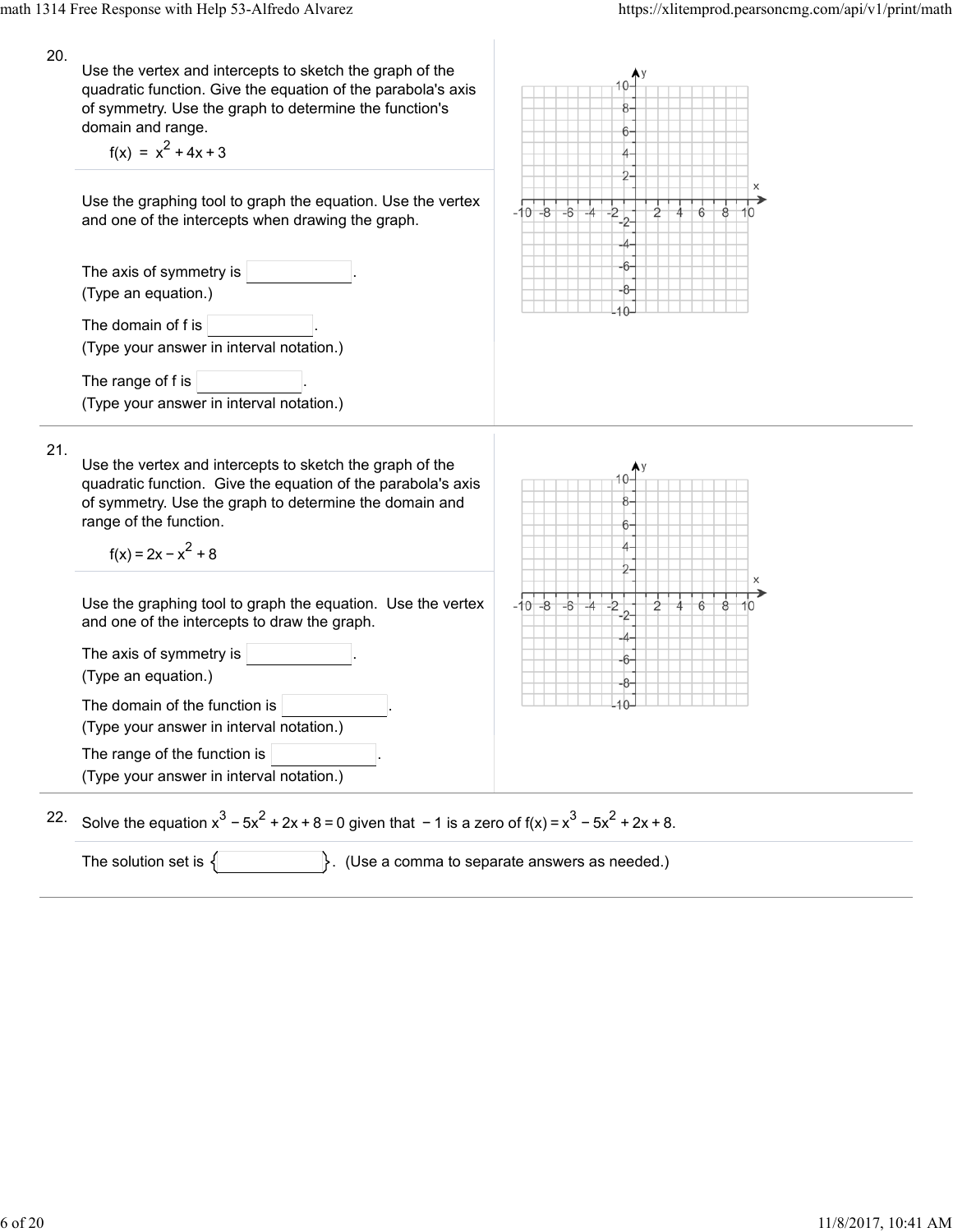23. The following function is given.

 $f(x) = 3x^{3} - 7x^{2} - 75x + 175$ 

**a.** List all rational zeros that are possible according to the Rational Zero Theorem. Choose the correct answer below.

**A.**  $\pm 1, \pm 5, \pm 25, \pm 7, \pm 35, \pm 175, \pm \frac{1}{2}, \pm \frac{5}{2}, \pm \frac{25}{2}, \pm \frac{7}{2}, \pm \frac{35}{2}, \pm \frac{1}{2}$  **B.**  $\pm 1, \pm 3, \pm \frac{1}{5}, \pm \frac{3}{65}, \pm \frac{1}{25}, \pm \frac{3}{75}, \pm \frac{1}{75}, \pm \frac{3}{25}, \pm \frac{1}{25}, \pm \frac{3}{25}, \pm \frac{1}{25}$  **C.**  $\pm 1, \pm 3, \pm \frac{1}{5}, \pm \frac{3}{5}, \pm \frac{1}{40}, \pm \frac{3}{7}, \pm \frac{1}{7}, \pm \frac{3}{75}, \pm \frac{1}{25}, \pm \frac{3}{75}, \pm \frac{1}{75}$  **D.**  $\pm 1, \pm 5, \pm 10, \pm 7, \pm 35, \pm 175, \pm \frac{1}{2}, \pm \frac{5}{2}, \pm \frac{10}{2}, \pm \frac{7}{2}, \pm \frac{35}{2}, \pm \frac{10}{2}$  

**b.** Use synthetic division to test several possible rational zeros in order to identify one actual zero.

One rational zero of the given function is (Simplify your answer.)

**c.** Use the zero from part **(b)** to find all the zeros of the polynomial function.

The zeros of the function  $f(x) = 3x^3 - 7x^2 - 75x + 175$  are (Simplify your answer. Type an integer or a fraction. Use a comma to separate answers as needed.)

24. The following equation is given.

$$
x^3 - 2x^2 - 25x + 50 = 0
$$

**a.** List all rational roots that are possible according to the Rational Zero Theorem.

(Use a comma to separate answers as needed.)

**b.** Use synthetic division to test several possible rational roots in order to identify one actual root.

One rational root of the given equation is . (Simplify your answer.)

**c.** Use the root from part (**b.**) and solve the equation.

| The solution set of $x^3 - 2x^2 - 25x + 50 = 0$ is $\sqrt{ }$                                                           |
|-------------------------------------------------------------------------------------------------------------------------|
| (Simplify your answer. Type an exact answer, using radicals as needed. Use integers or fractions for any numbers in the |
| expression. Use a comma to separate answers as needed.)                                                                 |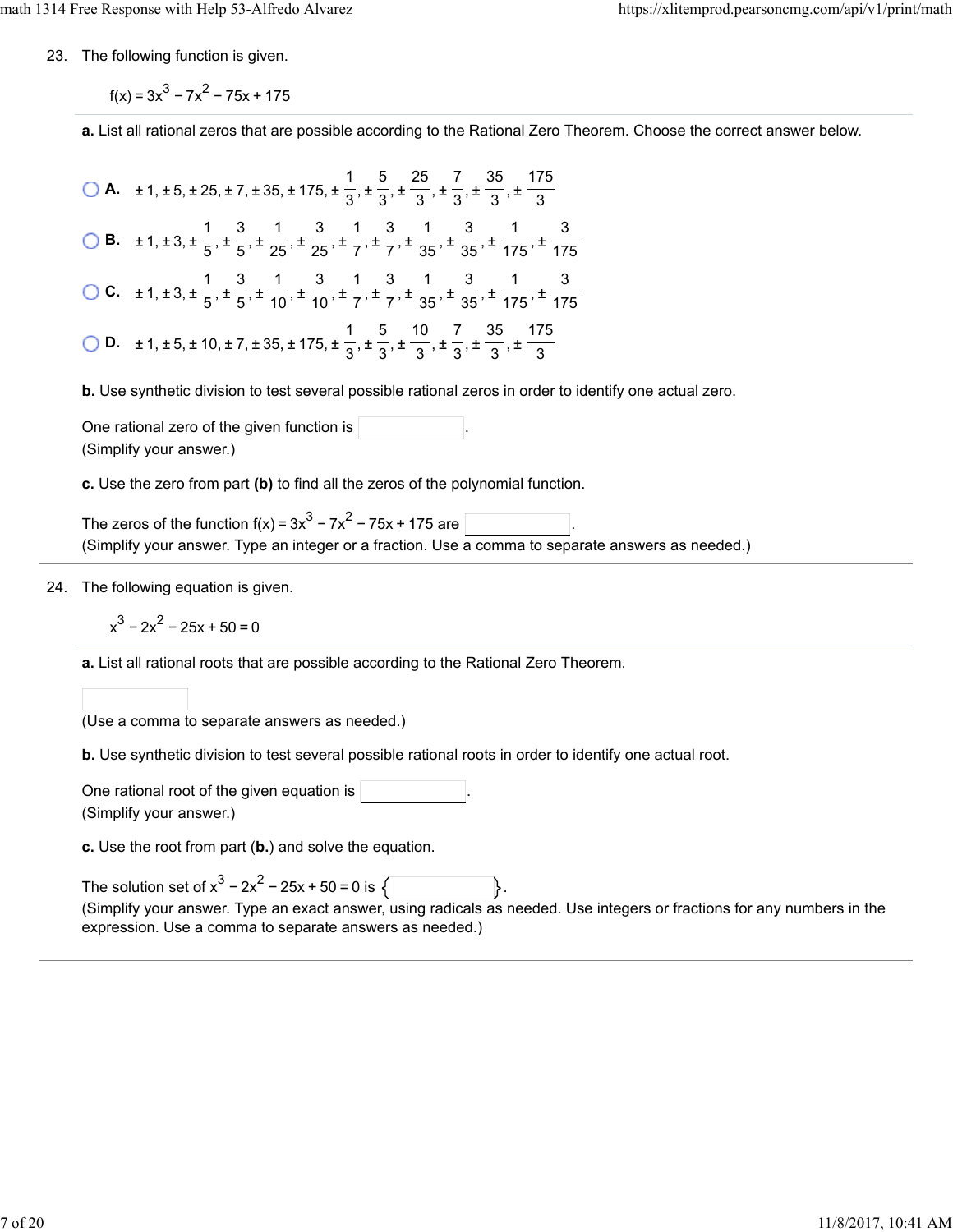25. Answer the following questions about the equation below.

 $8x^3 - 46x^2 + 31x - 5 = 0$ 

(a) List all rational roots that are possible according to the Rational Zero Theorem.

**A.**  $\pm 1, \pm 2, \pm 4, \pm 8, \pm \frac{1}{6}, \pm \frac{2}{6}, \pm \frac{4}{6}, \pm \frac{1}{2}$ 5 2 5 4 5 8 5 **B.**  $\pm 1, \pm 2, \pm 4, \pm 8$ **C.**  $\pm 1, \pm 5, \pm \frac{1}{6}, \pm \frac{5}{6}, \pm \frac{1}{4}, \pm \frac{5}{4}, \pm \frac{1}{6}, \pm \frac{1}{10}$ 2 5 2 1 4 5 4 1 8 5 8  $\bigcirc$  **D.**  $\pm$  1,  $\pm$  5

(b) Use synthetic division to test several possible rational roots in order to identify one actual root.

One rational root of the given equation is (Simplify your answer.)

(c) Use the root from part (b) to solve the equation.

The solution set is  $\{$ (Simplify your answer. Type an exact answer, using radicals as needed. Use integers or fractions for any numbers in the expression. Use a comma to separate answers as needed.)

- 26. An incomplete graph of the polynomial function f(x) =  $-x^3 - 2x^2 + 13x - 10$  is shown on the right.
	- **a.** Find all zeros of the function.
	- **b.** Without using a graphing utility, draw a complete graph of the function.



**a.** The zeros are (Use a comma to separate answers as needed.)

**b.** Choose the correct graph of the function below. The scale for each graph is  $[-10, 10, 1]$  by  $[-80, 45, 5]$ .



27. Fill in the blanks so that the resulting statement is true.

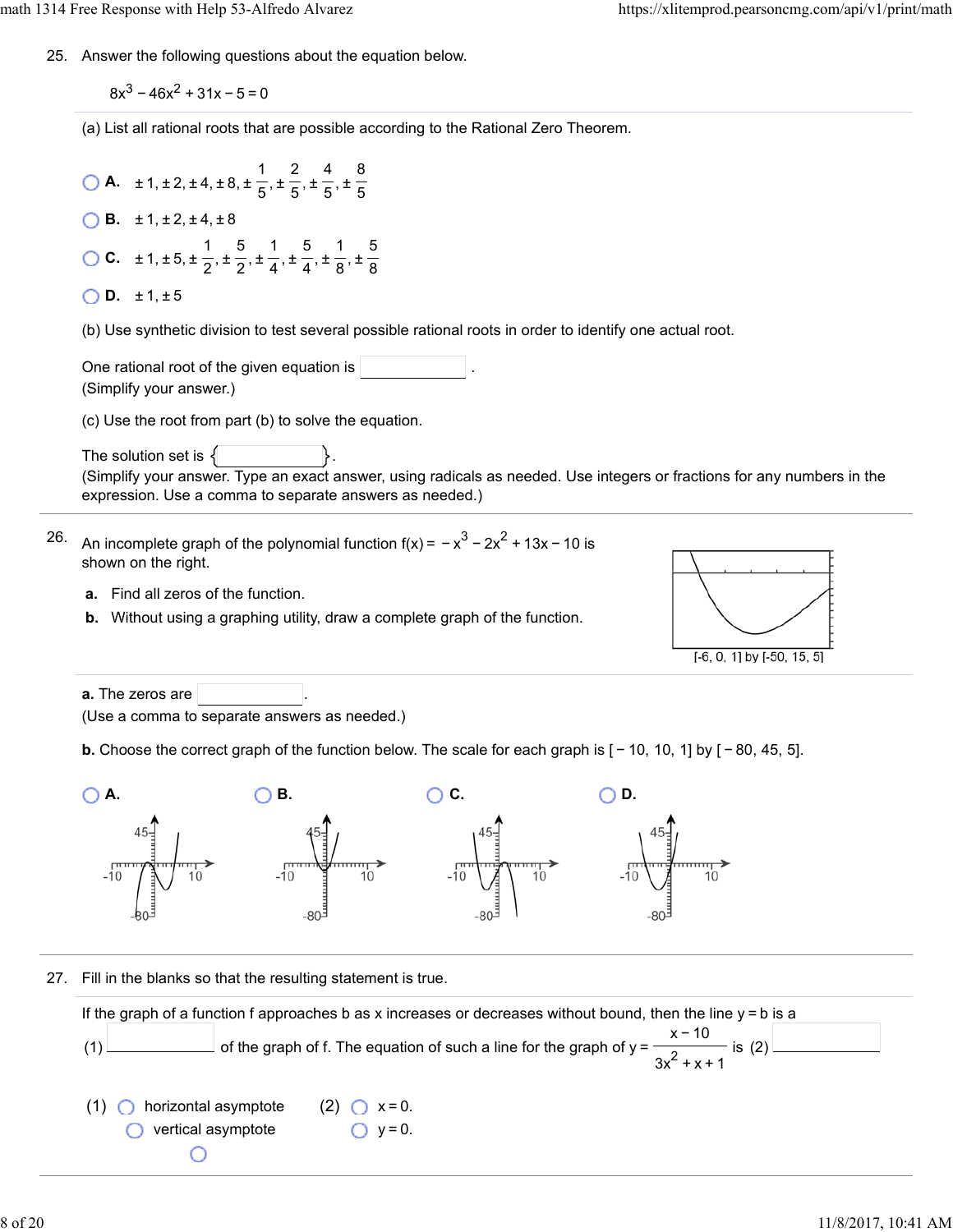math 1314 Free Response with Help 53-Alfredo Alvarez https://xlitemprod.pearsoncmg.com/api/v1/print/math

28. Fill in the blank so that the resulting statement is true.

Based on the synthetic division shown below, the equation of the slant asymptote of  $f(x) = \frac{1}{x}$  for  $\frac{1}{x}$  is  $\frac{1}{x}$ .  $5x^2 - 4x + 7$ x−6

| 6 | 5 | - 4 |        |
|---|---|-----|--------|
|   |   |     | 30 156 |
|   | 5 |     | 26 163 |

Based on the synthetic division shown, the equation of the slant asymptote of  $f(x) = \frac{1}{\sqrt{2}}$  is . (Type  $5x^2 - 4x + 7$ x−6

an equation.)

29. Find the vertical asymptotes, if any, and the values of x corresponding to holes, if any, of the graph of the rational function.

$$
f(x) = \frac{x-5}{x^2 - 7x + 10}
$$

Select the correct choice below and, if necessary, fill in the answer box(es) to complete your choice. (Type an integer or a fraction. Use a comma to separate answers as needed.)

 $\bigcirc$  **A.** Vertical asymptote(s) at  $x =$ 

**B.** Vertical asymptote(s) at  $x =$  and hole(s) at  $x =$ 

- $\bigcirc$  **C.** Hole(s) at  $x =$
- **D.** There are no discontinuities.

30. Find the horizontal asymptote, if any, of the graph of the rational function.

$$
f(x) = \frac{18x}{8x^2 + 9}
$$

Select the correct choice below and, if necessary, fill in the answer box to complete your choice.

**A.** The horizontal asymptote is . (Type an equation.)

**B.** There is no horizontal asymptote.

31. Find the horizontal asymptote, if any, of the graph of the rational function.

$$
g(x) = \frac{28x^2}{7x^2 + 6}
$$

Select the correct choice below and, if necessary, fill in the answer box to complete your choice.

**A.** The horizontal asymptote is . (Type an equation.)

**B.** There is no horizontal asymptote.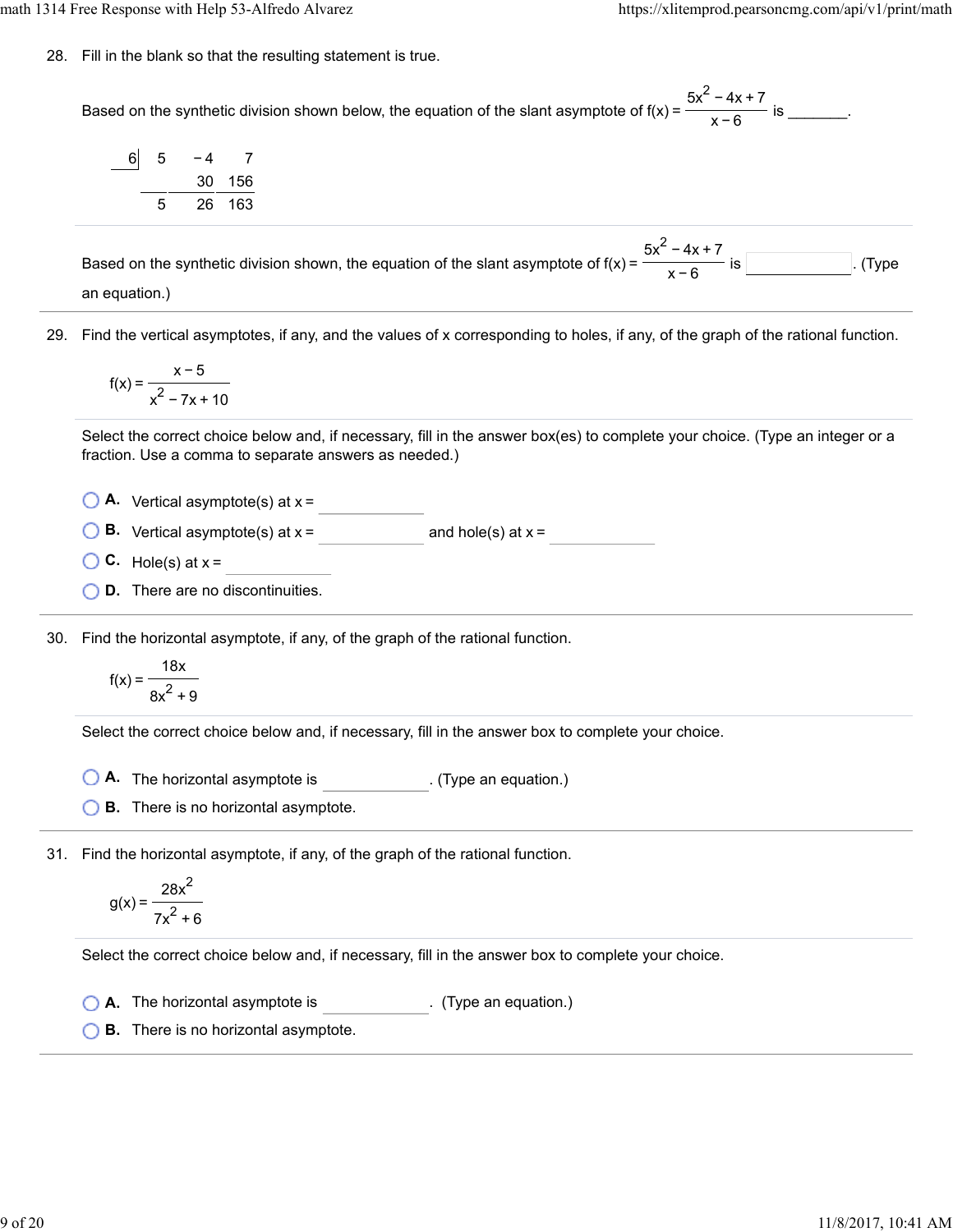32. The 1985 explosion at a nuclear lab sent about 1000 kilograms of a radioactive element into the atmosphere. The function x

f(x) = 1000(0.5) $^{30}$  describes the amount, f(x), in kilograms, of a radioactive element remaining in the area x years after 1985. If even 100 kilograms of the radioactive element remains in the atmosphere, the area is considered unsafe for human habitation. Find f(40) and determine if the area will be safe for human habitation by 2025.

 $f(40) \approx$  (Type an integer or a decimal rounded to the nearest tenth as needed.)

Will the area be safe for human habitation by 2025?

- **A.** Yes, because by 2025, the radioactive element remaining in the area is less than 100 kilograms.
- **B.** No, because by 2025, the radioactive element remaining in the area is less than 100 kilograms.
- **C.** Yes, because by 2025, the radioactive element remaining in the area is greater than 100 kilograms.
- **D.** No, because by 2025, the radioactive element remaining in the area is greater than 100 kilograms.
- 33. Find the domain of the logarithmic function.

$$
f(x) = \log(10 - x)
$$

The domain of  $f(x) = \log(10 - x)$  is (Type your answer in interval notation.)

34. Use properties of logarithms to expand the logarithmic expression as much as possible. Evaluate logarithmic expressions without using a calculator if possible.



35. Use properties of logarithms to expand the logarithmic expression as much as possible. Evaluate logarithmic expressions without using a calculator if possible.



36. Solve the following exponential equation by expressing each side as a power of the same base and then equating exponents.

$$
16^{x+8} = 256^{x-4}
$$

The solution set is  $\{$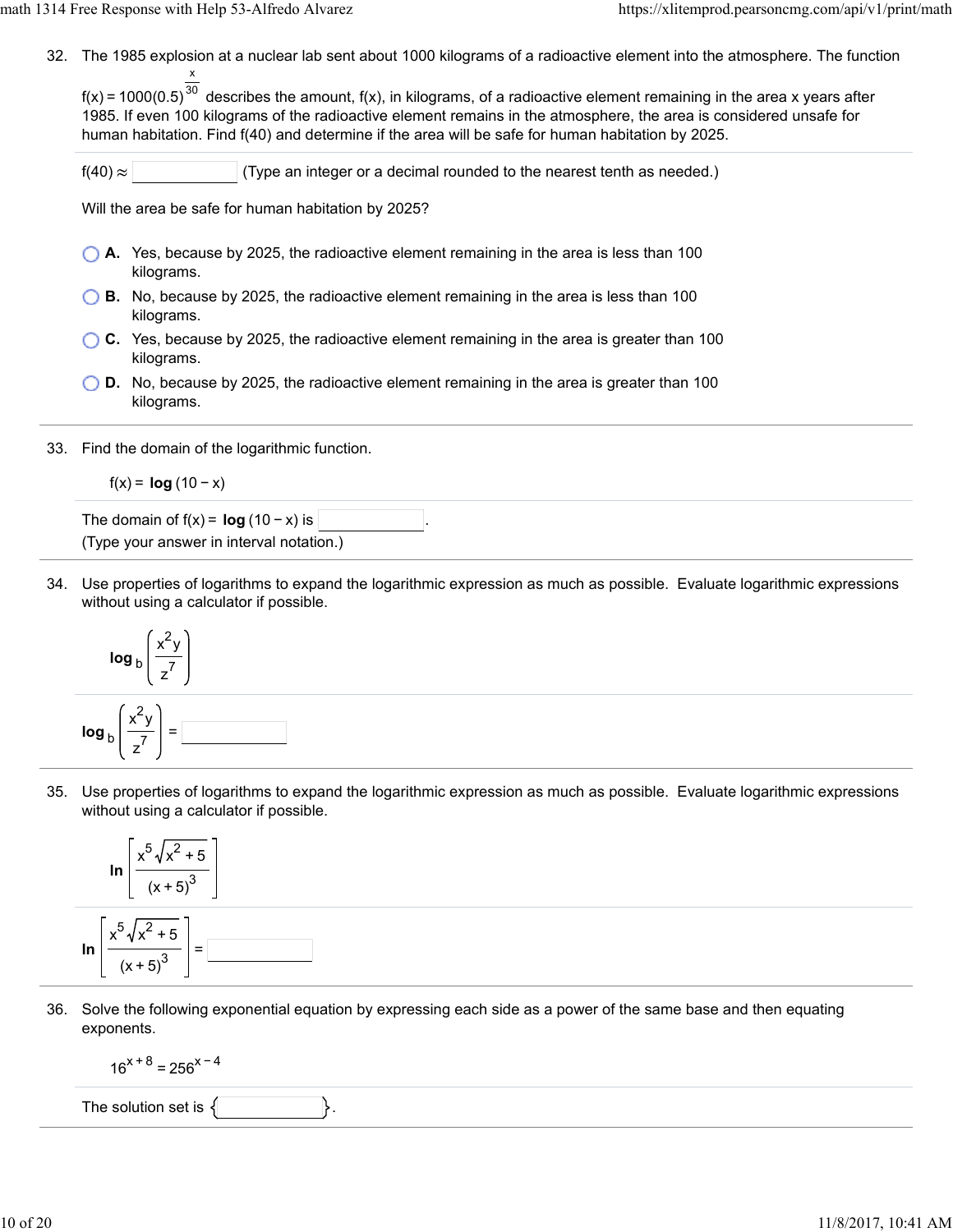math 1314 Free Response with Help 53-Alfredo Alvarez https://xlitemprod.pearsoncmg.com/api/v1/print/math

37. Solve the exponential equation. Express the solution in terms of natural logarithms. Then use a calculator to obtain a decimal approximation for the solution.

 $4<sup>(x + 1)</sup> = 471$ 

What is the solution in terms of natural logarithms?

The solution set is  $\{$ 

(Use a comma to separate answers as needed. Simplify your answer. Use integers or fractions for any numbers in the expression.)

What is the decimal approximation for the solution?

The solution set is  $\{$ (Use a comma to separate answers as needed. Round to two decimal places as needed.)

38. Solve the logarithmic equation. Be sure to reject any value of x that is not in the domain of the original logarithmic expressions. Give an exact answer.

**log**  $9x + \log_9(8x - 1) = 1$ 

Select the correct choice below and, if necessary, fill in the answer box to complete your choice.

**A.** The solution set is  $\{$   $\}$ . (Type an exact answer in simplified form.)

**B.** There is no solution.

39. Solve the logarithmic equation. Be sure to reject any value of x that is not in the domain of the original logarithmic expressions. Give the exact answer.

**log**  $_5(x + 18) +$  **log**  $_5(x + 118) = 5$ 

Select the correct choice below and, if necessary, fill in the answer box to complete your choice.

- $\bigcirc$  **A.** The solution set is  $\{ \}$ . (Simplify your answer. Use a comma to separate answers as needed.) **B.** There is no solution.
- 40. Solve the logarithmic equation. Be sure to reject any value of x that is not in the domain of the original logarithmic expressions. Give the exact answer.

**log**  $_4$ (x + 13) − **log**  $_4$ (x − 2) = 2

Select the correct choice below and, if necessary, fill in the answer box to complete your choice.

 $\bigcirc$  **A.** The solution set is  $\{$ (Simplify your answer. Use a comma to separate answers as needed.) **B.** There is no solution.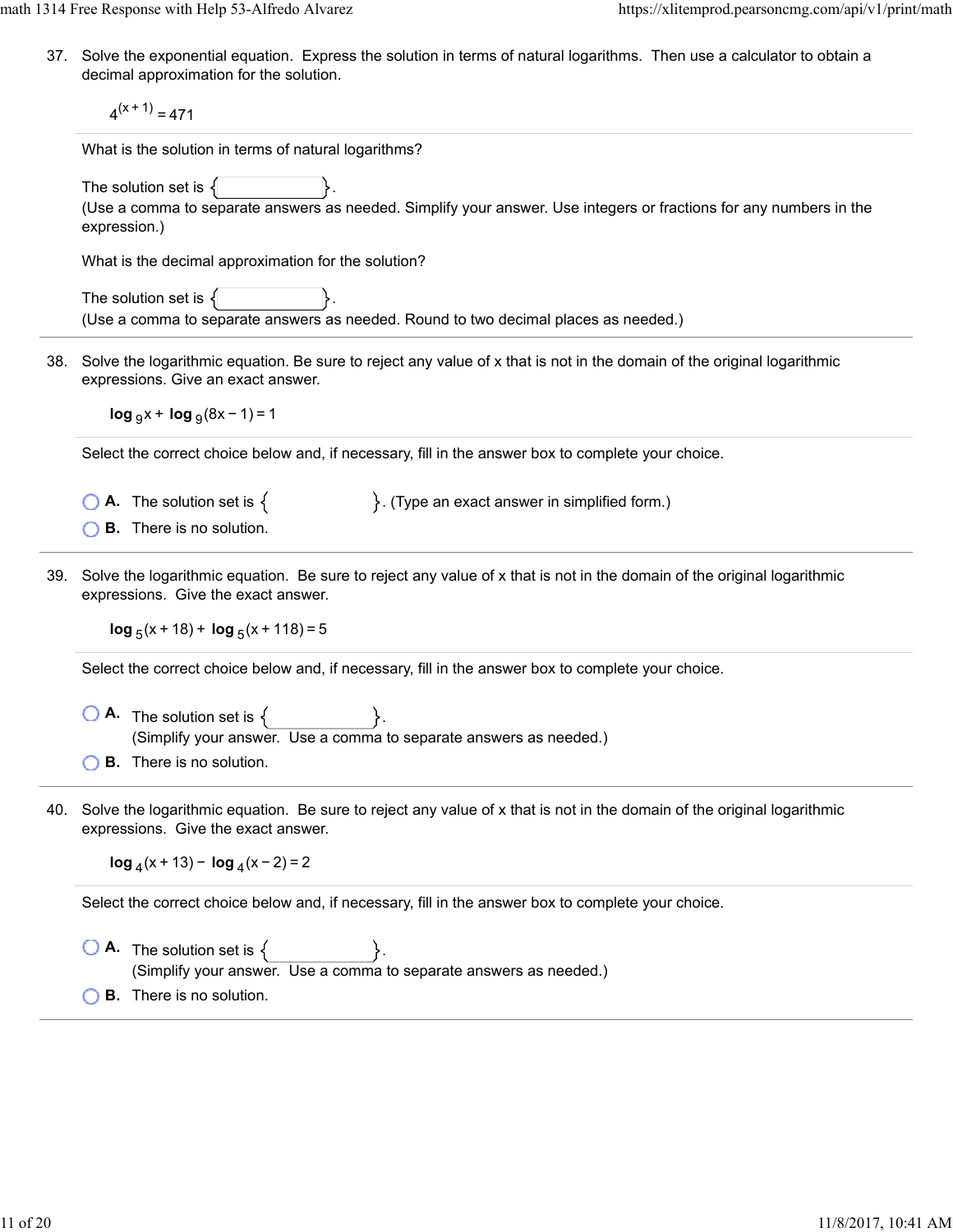41. Solve the logarithmic equation. Be sure to reject any value of x that is not in the domain of the original logarithmic expressions. Give the exact answer.

**log** x + **log** (x + 6) = **log** 7

Select the correct choice below and, if necessary, fill in the answer box to complete your choice.

- $\bigcirc$  **A.** The solution set is  $\{$ (Simplify your answer. Use a comma to separate answers as needed.)
- **B.** There is no solution.
- 42. Complete the table for a savings account subject to 2 compoundings yearly.

$$
\left[A = P\left(1 + \frac{r}{n}\right)^{nt}\right]
$$

| Amounted | <b>INumber of</b>          | <b>Annual Interest</b> | <b>Accumulated</b> | Time t    |
|----------|----------------------------|------------------------|--------------------|-----------|
| Invested | <b>Compounding Periods</b> | Rate                   | lAmount            | lin Years |
| \$11,500 |                            | 4.75%                  | \$15,000           |           |

Let A represent the accumulated amount, P the amount invested, n the number of compounding periods, r the annual interest rate, and t the time. Find the time, t.

 $t =$   $\vert$  years

(Do not round until the final answer. Then round to one decimal place as needed.)

 $^{43.}$  The exponential model A = 134.9  $e^{\,0.021t}$  describes the population, A, of a country in millions, t years after 2003. Use the model to determine when the population of the country will be 177 million.

| The population of the country will be 177 million in $ $ |  |  |
|----------------------------------------------------------|--|--|
| (Round to the nearest vear as needed.)                   |  |  |

44. An artifact originally had 16 grams of carbon-14 present. The decay model A = 16  $e^{\,\,-\,0.000121t}$  describes the amount of carbon-14 present after t years. Use the model to determine how many grams of carbon-14 will be present in 6019 years.

The amount of carbon-14 present in 6019 years will be approximately  $\vert$   $\vert$   $\vert$  grams. (Round to the nearest whole number.)

45. Prehistoric cave paintings were discovered in a cave in France. The paint contained 13% of the original carbon-14. Use the exponential decay model for carbon-14, A=A<sub>0</sub>  $e^{\,-\,0.000121t}$ , to estimate the age of the paintings.

| The paintings are approximately $ $ | vears old. (Round to the nearest integer.) |
|-------------------------------------|--------------------------------------------|
|                                     |                                            |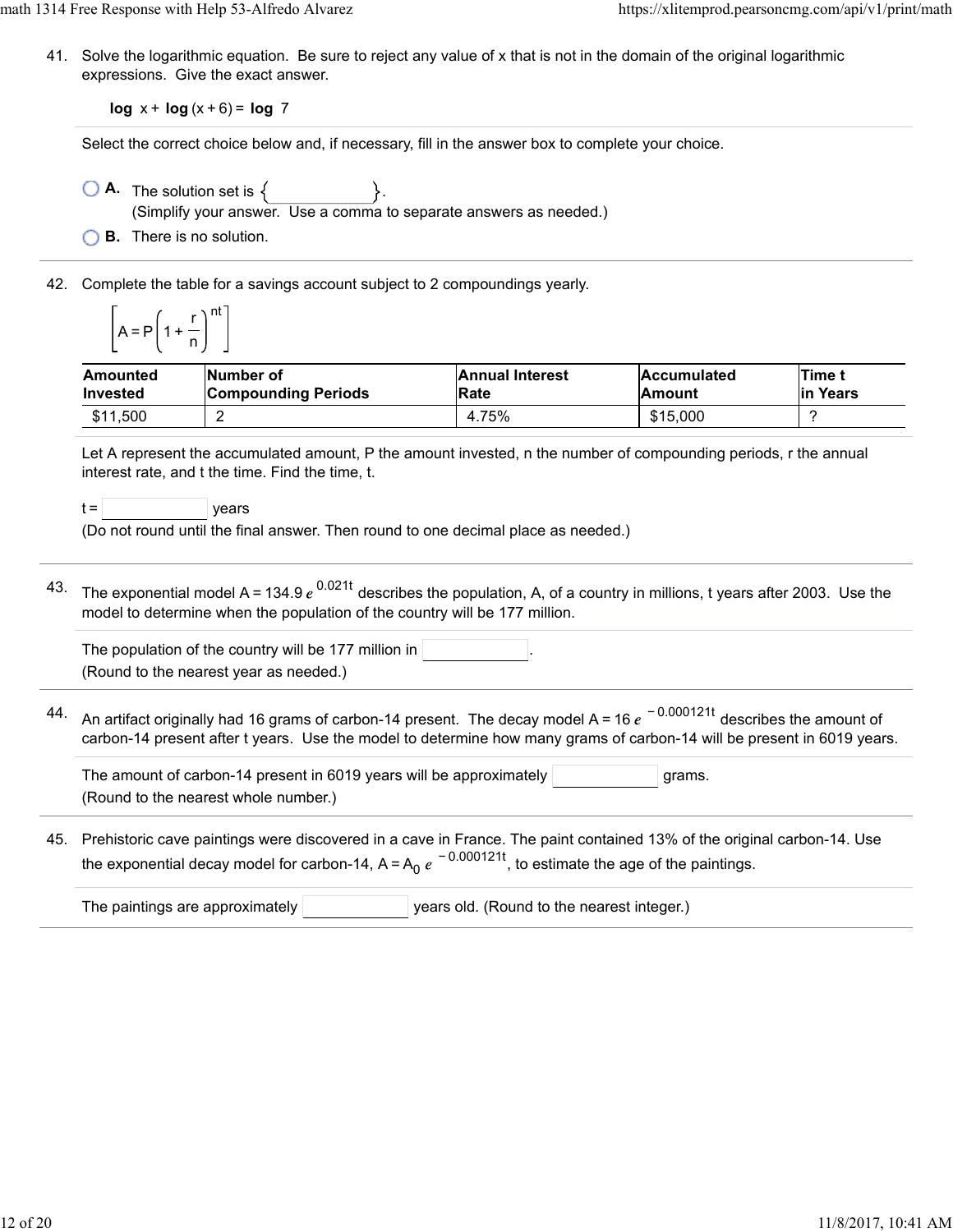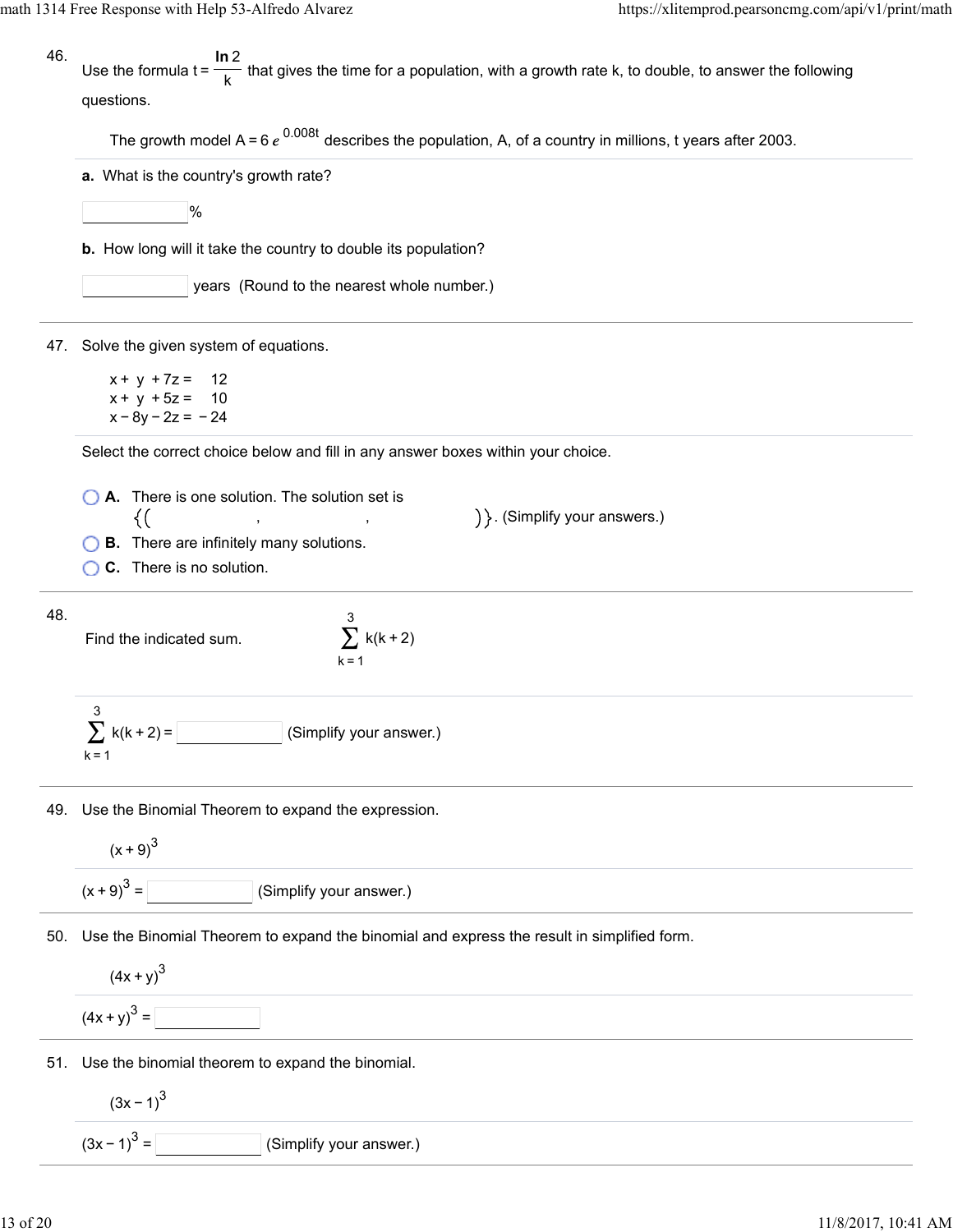52. Write the first three terms of the binomial expansion, expressing the result in simplified form.

 $(x + 2)^{9}$ 

| The first three terms of the binomial expansion are $\mathbin\Vert$ |  |  |
|---------------------------------------------------------------------|--|--|
| (Simplify your answer.)                                             |  |  |

53. Write the first three terms in the binomial expansion, expressing the result in simplified form.

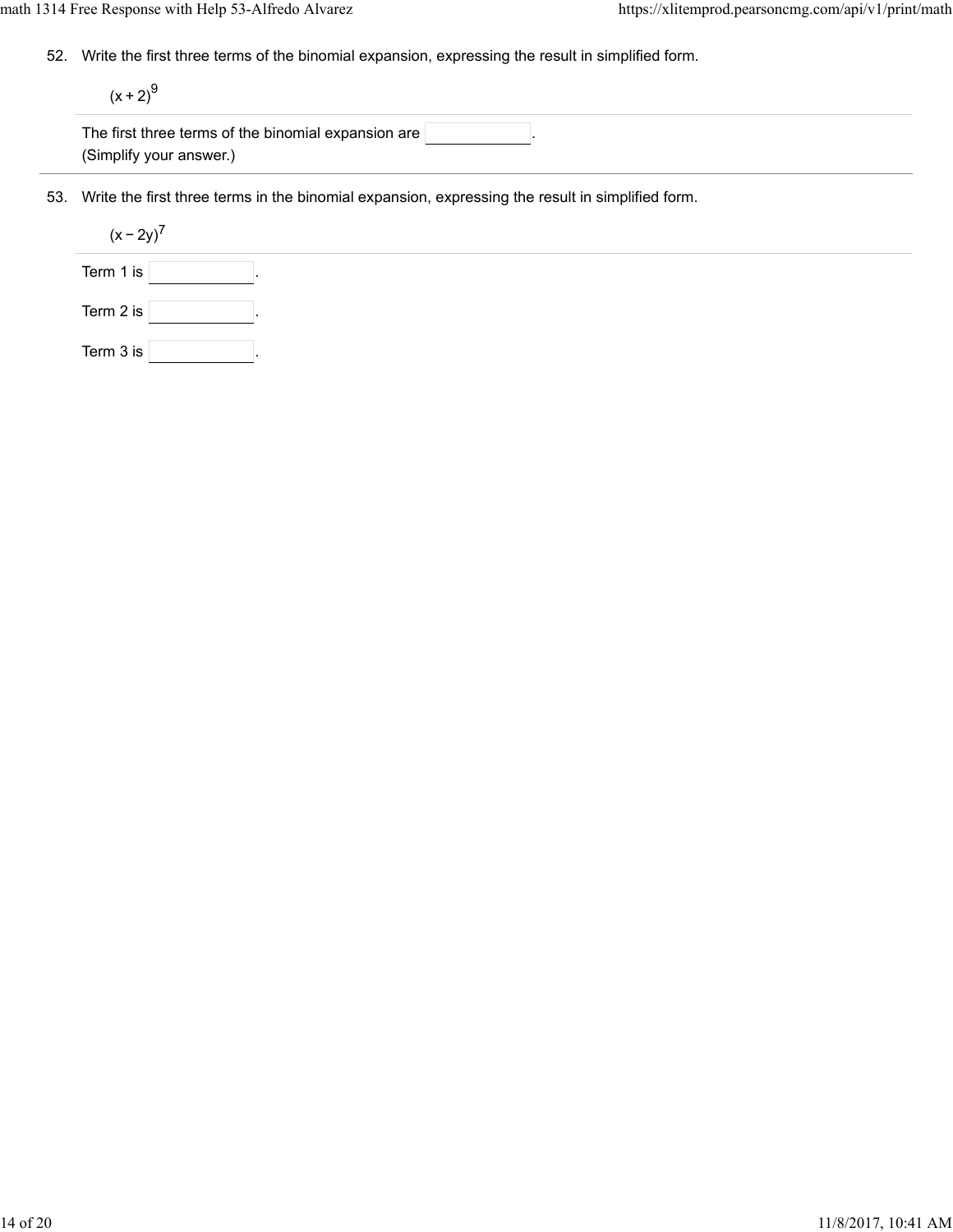| $1. -8.9$                                                                                        |
|--------------------------------------------------------------------------------------------------|
| $2.8, -5$                                                                                        |
| $\frac{3.2}{7}, -\frac{1}{2}$                                                                    |
| 4. $\frac{3}{8}, -\frac{1}{2}$                                                                   |
| $rac{6}{5}$ - $rac{6}{5}$ , 2                                                                    |
| 6. $1 + \sqrt{7}$ , $1 - \sqrt{7}$                                                               |
| 7. $5 + 4i, 5 - 4i$                                                                              |
| 8.8                                                                                              |
| $\Big\}.$ (Use a comma to separate answers as needed.)<br>9. A. The solution set is $\{$<br>$-1$ |
| 10.<br>$\frac{1}{10}$<br>D.<br>$(-\infty,\infty)$                                                |
| 11. $2x + h - 7$                                                                                 |
| 12. $(-\infty,6]$                                                                                |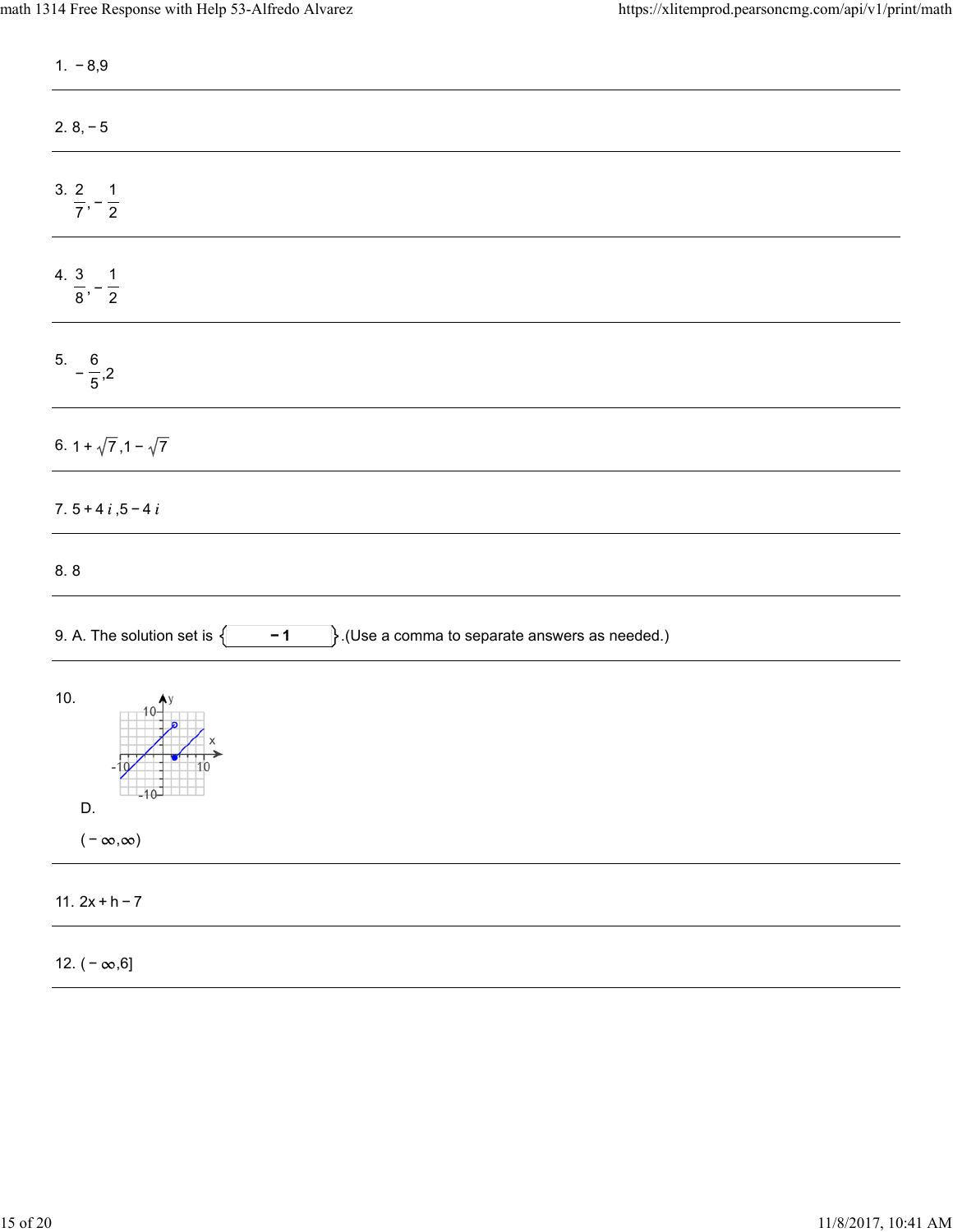13.  $4x^2 + 21x + 27$  $(-\infty, \infty)$  $4x^2 + 19x + 21$  $(-\infty, \infty)$  $4x^3 + 32x^2 + 84x + 72$  $(-\infty, \infty)$  $4x + 8$  $(-\infty, -3) \cup (-3, \infty)$ 

14.  $-3x^2 - x - 2$  $3x^2 - 19x + 35$ − 16 9

15. 13

```
16. (6,7)
```




18. A.  $f(x) = (x-3)^2 + 2$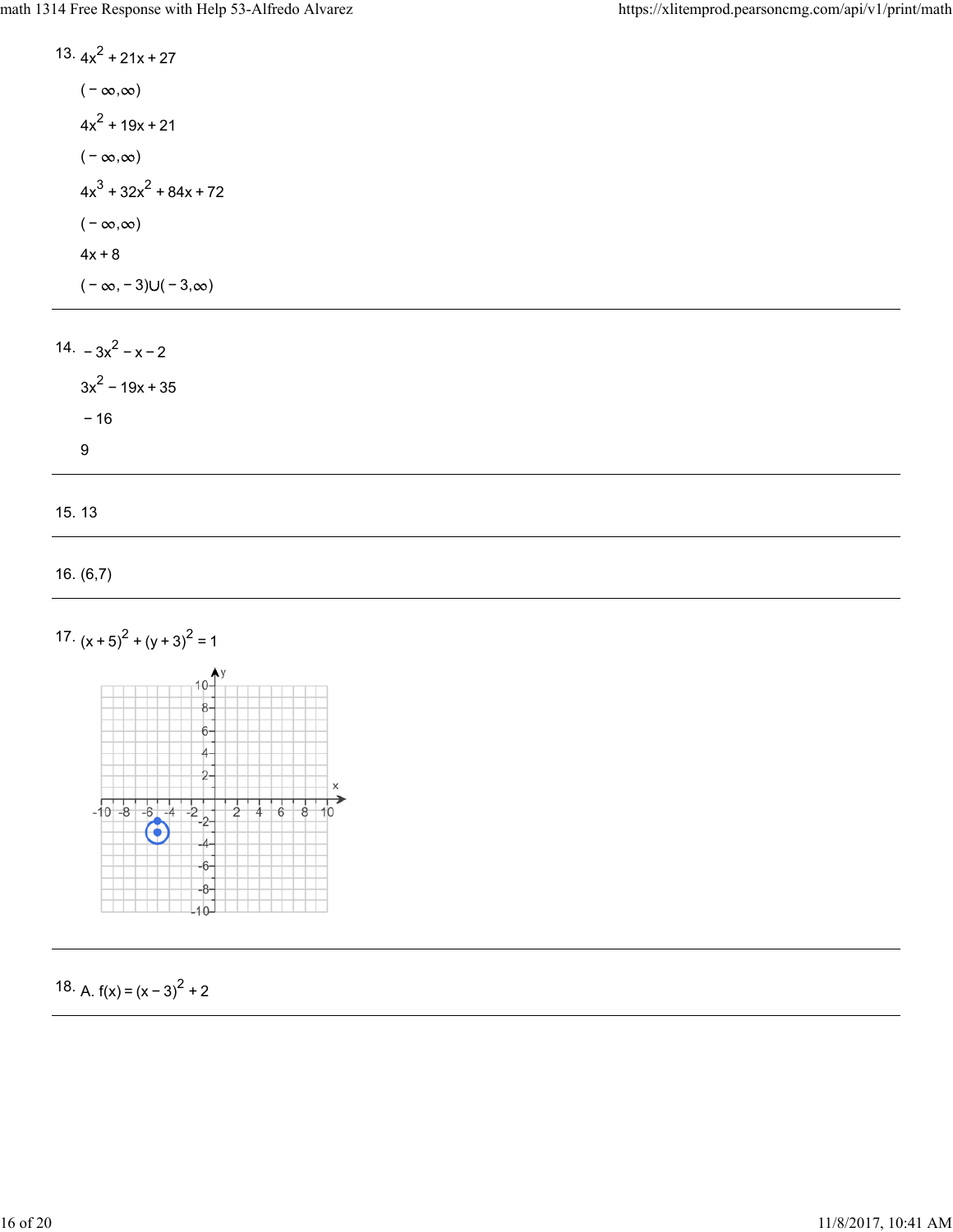



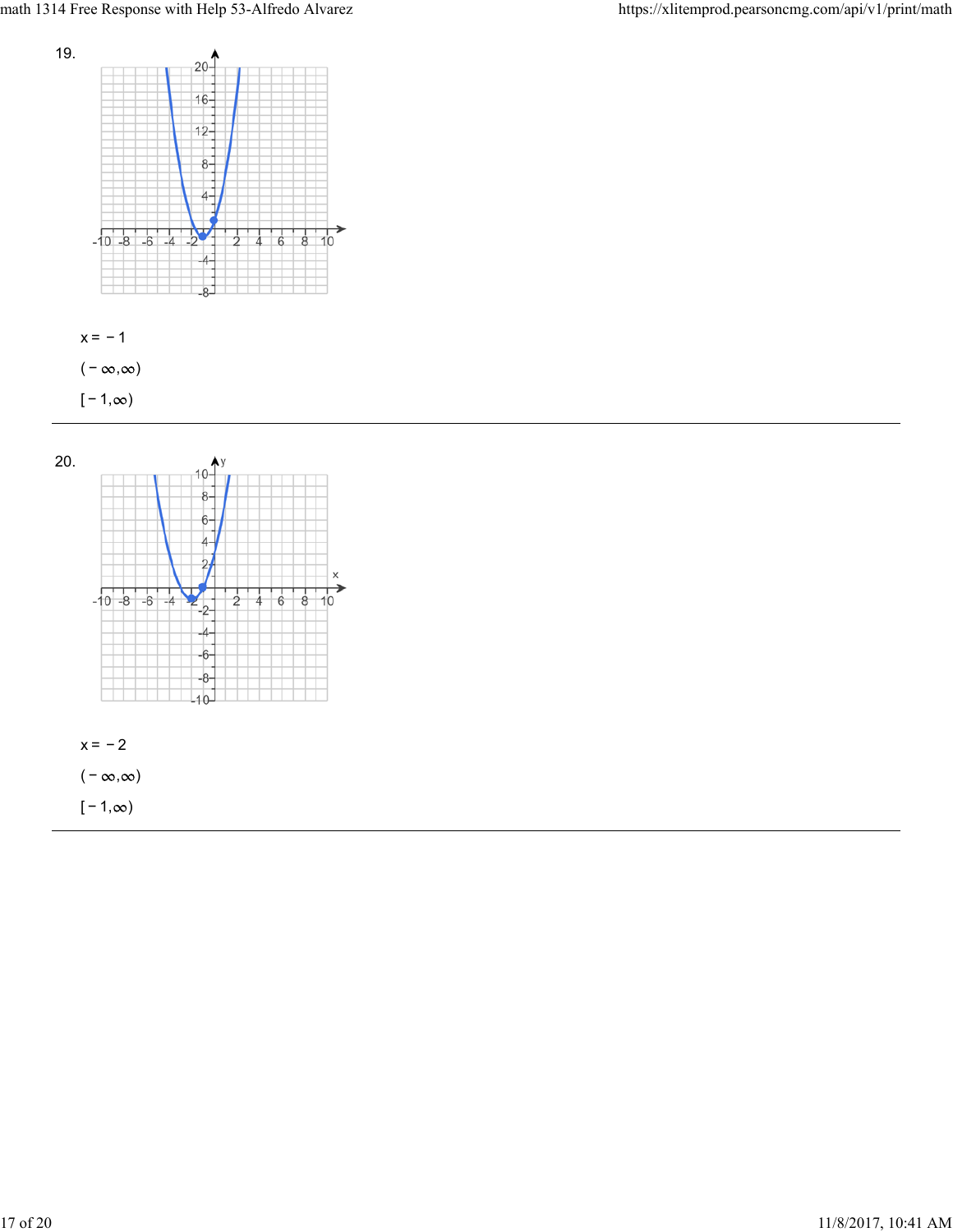

 $x=1$ ( –  $\infty, \infty$ )

( –  $\infty, 9$ ]

22. − 1,4,2

| 23. A. $\pm$ 1, $\pm$ 5, $\pm$ 25, $\pm$ 7, $\pm$ 35, $\pm$ 175, $\pm$ $\frac{1}{3}$ , $\pm$ $\frac{5}{3}$ , $\pm$ $\frac{25}{3}$ , $\pm$ $\frac{7}{3}$ , $\pm$ $\frac{35}{3}$ , $\pm$ $\frac{175}{3}$ |
|--------------------------------------------------------------------------------------------------------------------------------------------------------------------------------------------------------|
| $rac{7}{3}$                                                                                                                                                                                            |
| $\frac{7}{3}$ , 5, -5                                                                                                                                                                                  |
| 24. $1, -1, 5, -5, 50, -50, 2, -2, 10, -10, 25, -25$                                                                                                                                                   |
| 2<br>$2,5,-5$                                                                                                                                                                                          |
|                                                                                                                                                                                                        |
| 25. C. ± 1, ± 5, ± $\frac{1}{2}$ , ± $\frac{5}{2}$ , ± $\frac{1}{4}$ , ± $\frac{5}{4}$ , ± $\frac{1}{8}$ , ± $\frac{5}{8}$                                                                             |
| $\overline{5}$<br>$5, \frac{1}{2}, \frac{1}{4}$                                                                                                                                                        |
|                                                                                                                                                                                                        |

26. − 5,1,2

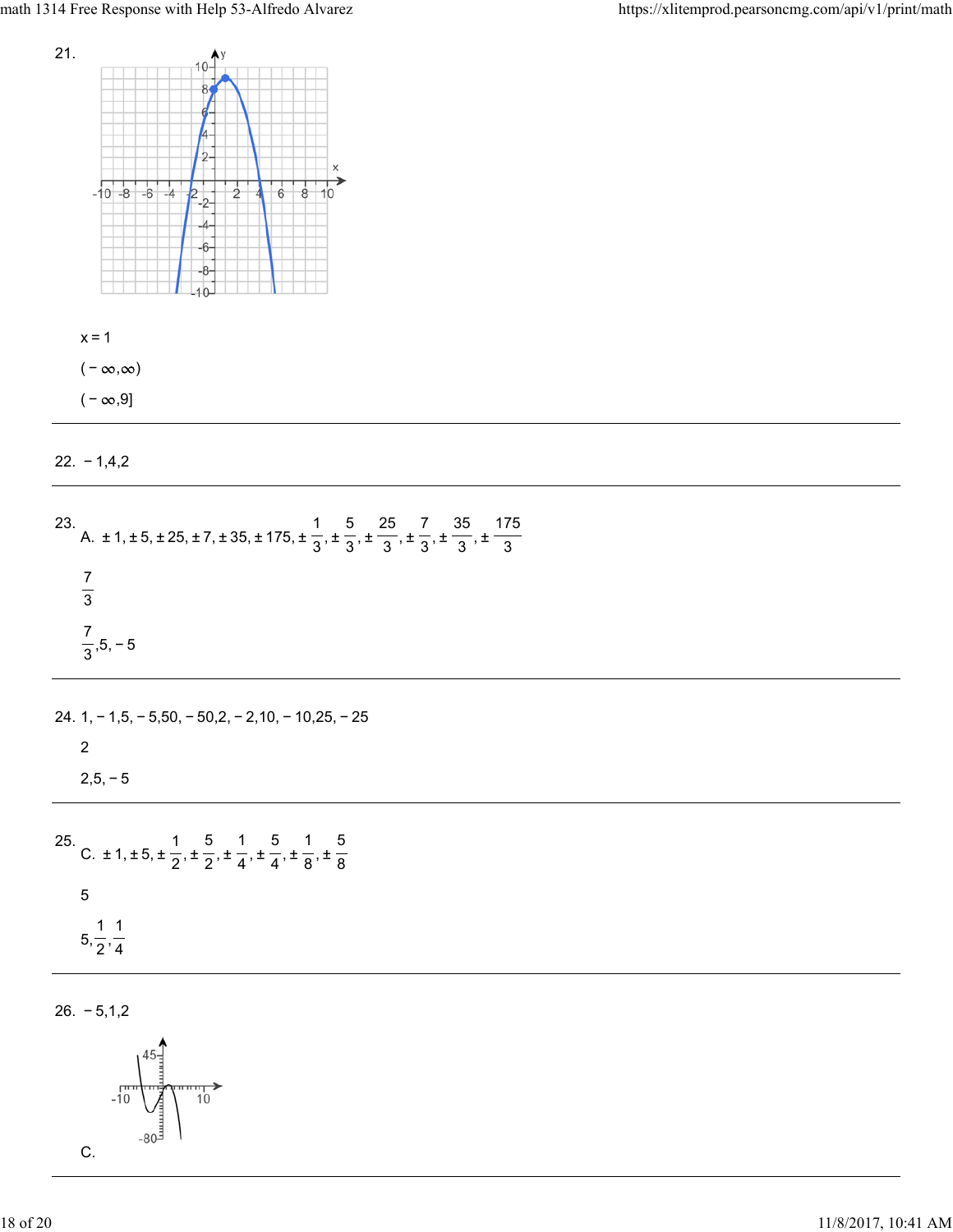| 27. (1) horizontal asymptote                                                                                                 |
|------------------------------------------------------------------------------------------------------------------------------|
| $(2)$ y = 0.                                                                                                                 |
| 28. $y = 5x + 26$                                                                                                            |
| and hole(s) at $x =$<br>29. B. Vertical asymptote(s) at $x =$<br>$\mathbf{2}$<br>5                                           |
| 30. A. The horizontal asymptote is<br>(Type an equation.)<br>$y = 0$                                                         |
| 31. A. The horizontal asymptote is<br>(Type an equation.)<br>$y = 4$                                                         |
| 32.396.9<br>D. No, because by 2025, the radioactive element remaining in the area is greater than 100 kilograms.             |
| 33. $(-\infty, 10)$                                                                                                          |
| 34. 2 $\log_b x + \log_b y - 7 \log_b z$                                                                                     |
| 35. 5 In $x + \frac{1}{2}$ In $(x^2 + 5) - 3$ In $(x + 5)$                                                                   |
| 36.16                                                                                                                        |
| 37. In 471<br>In $4$<br>3.44                                                                                                 |
| $\frac{9}{8}$<br>(Type an exact answer in simplified form.)<br>38. A. The solution set is                                    |
| 39. A. The solution set is $\{$<br>(Simplify your answer. Use a comma to separate answers as needed.)<br>7                   |
| 40. A. The solution set is $\{$<br>$\}$ . (Simplify your answer. Use a comma to separate answers as needed.)<br>$\mathbf{3}$ |
| 41. A. The solution set is $\{$<br>$\}$ . (Simplify your answer. Use a comma to separate answers as needed.)<br>1            |